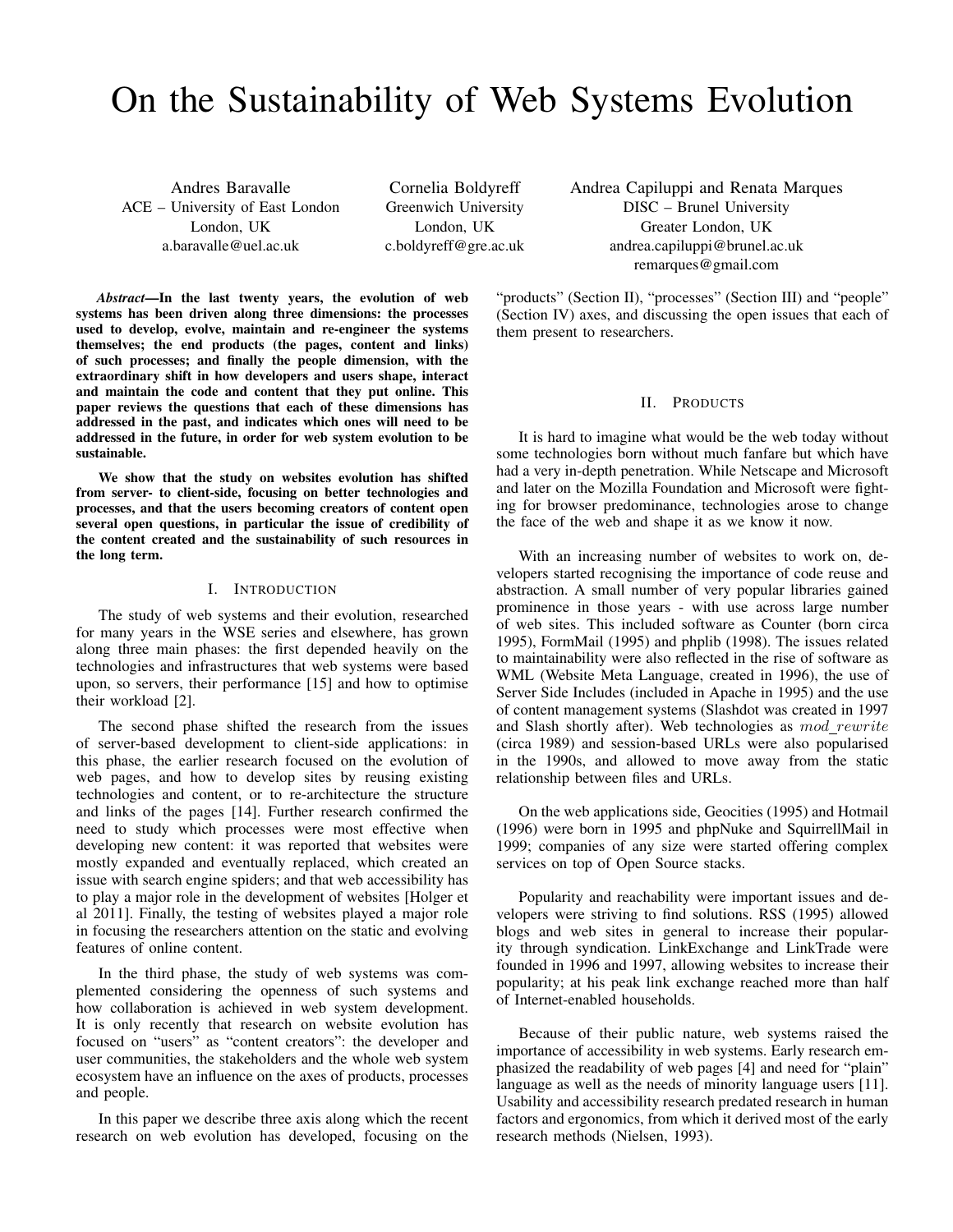#### *A. Open Issues: Security, Innovation, and Sustainability*

At the time of writing, Open Source software dominates the web. Netcraft statistics<sup>1</sup> show that Apache is still the most popular web server (from the time in which they started running their survey in 1995. As other players, as Nginix, start growing their market share, proprietary web servers seem more and more relegated to niche roles. PHP outperforms all other programming languages as number of websites<sup>2</sup>; Drupal and Wordpress have a combined market share of 51%.

This means that the bio-diversity that characterised the early days of the web is disappearing. Most web sites are building on top of the same set of technologies and using similar software stacks – which has implications when it comes to security. Even more dangerously, anecdotal evidence seems to indicate that most web sites do not update regularly their software stack – opening themselves to hackers.

There are indications that innovation is well alive; niche technologies keep mushrooming and the last few years have seen the popularisation of concepts as "cloud hosting", "virtual servers", "no-sql databases" and "Content Delivery Networks". In the coming years, well be probably seeing more progress in this direction - with further separation between the large majority of the web sites using the same software stack and innovators testing and popularising new paradigms.

## III. PROCESSES

Early on it was clear to some that traditional software development processes and methods whilst relevant to the development of web systems needed re-thinking in the light of early web system development. Metrics used to access web products and processes needed some adaptation to be applicable to web systems; and new metrics such as "depth of linking" were devised [19]. Earlier research had already suggested that study of metrics obtained from web sites over time provided a means to predict when a web site might be re-structured and also analysis of web content could be fruitful to identity replicated content similar to code clones [18], [5].

Other studies by Boldyreff with Dalton and Kyaw, highlighted the need for systematic development and maintenance processes for web systems [9], [10], [13], [6]. Kyaws survey found that web hypermedia design methods being promoted were derived largely from Object Oriented approaches and Database design approaches. Already at this time it was clear that web systems presented many of the challenges of more traditional large software systems and that existing methods and tools could be employed in their development and maintenance albeit with some adaptation. A fuller summary of this pioneering research on web system engineering can be found in the abstract quoted below from [3]:

*Since the mid 90s, we have been studying Web development and maintenance at Durham. One aspect of the research has been concerned with characterizing the evolution of Web sites over time. Another has been concerned with determining appropriate process models of Web development and maintenance. Overlaying this research as been work on Web metrics:*

*firstly to evaluate web application quality, secondly to describe change, and thirdly to guide our research on process models for web engineering. Working with small to medium enterprises developing commercial web-based applications has given our research a firmly based practical emphasis and empirical grounding.*

All of our research has been leading towards the establishment of web site engineering as a new discipline within Software Engineering. An overriding concern has been determining how to build the foundations of web site engineering based on the lessons that can be learnt from traditional Software Engineering, the identification of the new challenges introduced by taking an engineering approach to web site evolution, both development and maintenance aspects, and the unique problems posed by the web and its associated technologies and innovative applications.

What we failed to recognise at the time was the impact that open source software engineering and open on-line collaborative communities developing web system content as well as code would have on our current web systems and their evolution.

### *A. Open Research Issues*

The growth of distributed development and maintenance in recent decades has posed challenges for many large software systems and web systems are no exception. Global software development has brought not only a heterogeneity of system components but also of methods and processes used in a systems development and maintenance. The result has been multi-dimensional evolution and this is exhibited by many web based systems in the extreme as they are often composed of different technologies, multiple components and web services developed and maintained by diverse teams, each component and service manifesting its own evolutionary path presenting the overall system manager with a multitude of paths to understand and attempt to manage.

Few web systems today have been developed by a single team following common processes. This heterogeneity of processes and its impact on development and maintenance as manifest through multi-dimensional evolution poses the single greatest challenge to understanding web systems which of course is crucial for their continued and successful overall evolution. This links up with the people issue as more or less any one can contribute to open source software and content on the web.

#### IV. PEOPLE

One of the most unforeseeable effects that the evolution of web systems underwent was opening the content creation to anyone, which culminated in the so called Web 2.0 revolution. This change of perspective put the users as the creators of the code and content in many different venues. During the last few years, the content created and maintained online by users (and termed *User-Generated Content*, or UGC [20], [1]) has become substantial in quantity, relevant in quality [8], and centered around major topics and websites: multimedia (YouTube, Flickr, DeviantArt, etc), expert knowledge on specific topics (Street maps [12], Slashdot.org, IMDB, Wikipedia, etc), let alone all the source code released with open licenses through

<sup>1</sup>http://news.netcraft.com/archives/2013/04/02/

april-2013-web-server-survey.html

<sup>2</sup>http://trends.builtwith.com/framework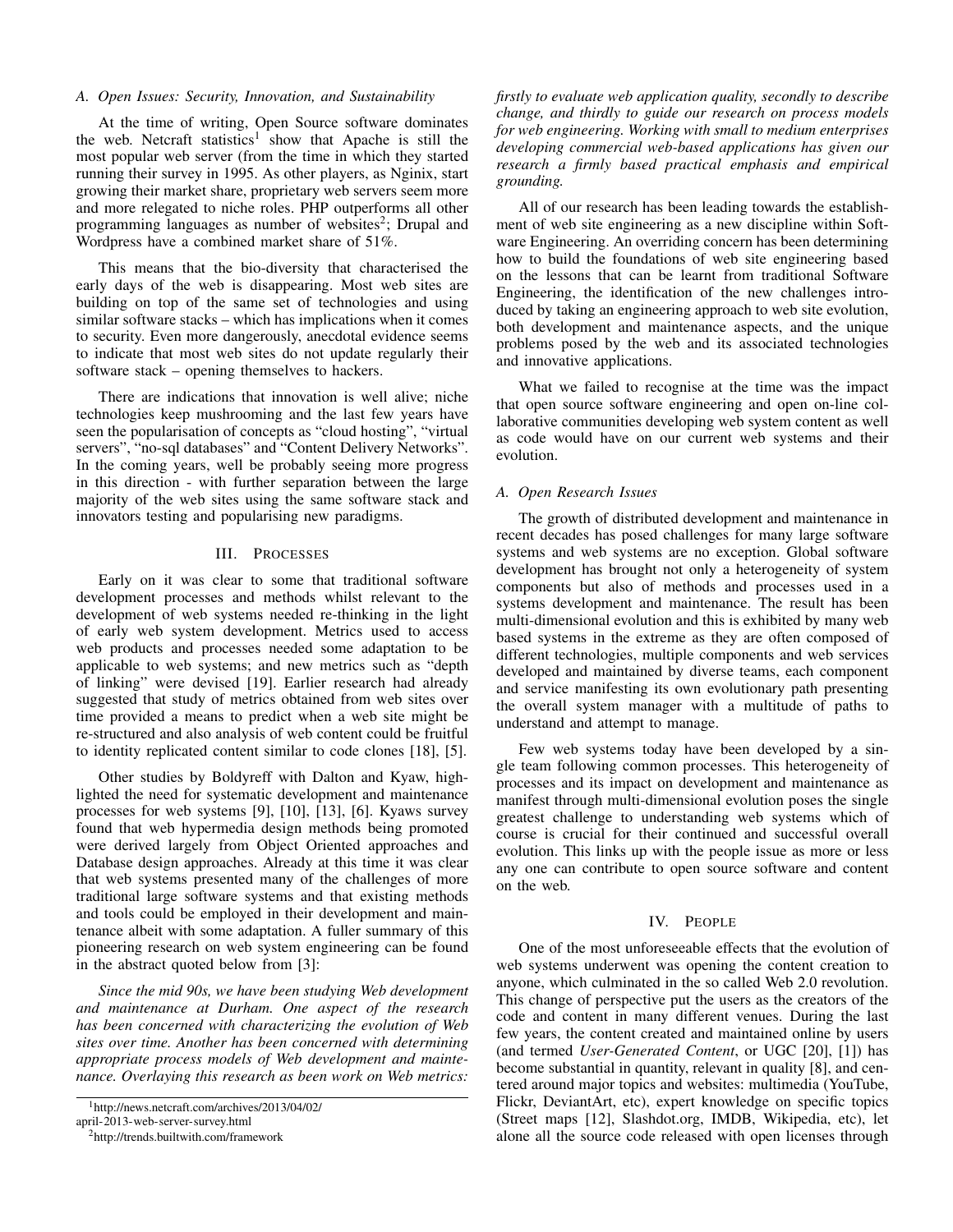well known OSS repositories (SourceForge, Google Code, etc). The majority of such UGC's faces an "*uncontrolled, self-organized community of volunteer contributors, without the traditional tight conditions and organizational policies imposed in industrial production environments*" [16].

The majority of such UGCs faces an uncontrolled, selforganized community of volunteer contributors, without the traditional tight conditions and organizational policies imposed in industrial production environments [5]. From the research standpoint, some of these UGCs (for instance, the Wikipedia pages and the source code of OSS projects) are based on measurable effort of volunteers and produce measurable output with a determined productivity that an be tracked throughout the contents evolution, by parsing the recorded history of changes.

# *A. Open Issues*

The two main issues that user-generated online content have to face are

- the credibility of the published resources, and
- the sustainability issue.

On the one hand, the creators of online content do not have an objective way to describe how credible or accurate is the information that they are putting into the web. One such example are the sites that collect the reviews and comments by customers on products or services, to be used by other customers to form a judgement on the quality of such products or services.

So, as visible in the Figure 1, even if a site like TripAdvisor shows a sustained intake of reviews by customers, and the judgements of customers (rating between 1 and 5) depict a nearly perfect experience, the number of reviews is still much lower than the potentially much larger number of customers who "physically" visited the premises of a restaurant. This raises an issue of credibility and bias of the reviews posted, since they could represent the views of a sample of customers much smaller (and biased) than the real user base.



Fig. 1. Number of reviews and average grade per week of a well known London restaurant

Another such example is the collaboratively edited Wikipedia project, where pages are created and maintained by hundreds of online editors: most Wikipedia pages are accessed for information, and their utility or credibility can be measured by the number of views that they have received overall[7]; while another way of determining its credibility is at the level of individual and subjective effort[17].

On the other hand, the online user-generated content faces the issue of sustainability: user-generated content shows very common and recurring patterns where an initial phase of sustained growth is followed by a various descending phases, which eventually decline into zero, as visible in the Figure 2.



Fig. 2. Number of reviews and average grade per week of a well known London restaurant

### V. CONCLUSIONS

The evolution of web systems over the last twenty years from humble hypertext systems to sophisticated large distributed systems has been an amazing achievement form both the technological as well as the societal standpoints. Here web systems evolution has been considered along the dimensions of products, processes and people.

The public nature of the web and its openness have been significant factors in its evolution. Tim Berners Lee in "Weaving the Web" envisaged the web as both readable and writable, and this has definitely come to pass in the last decade. Sustaining the future evolution of web systems will be as much a technological and engineering problem as a social problem, as we gain a better understanding of how open on-line collaborative communities develop and function effectively and their role in driving future web evolution.

#### **REFERENCES**

[1] G. M. Alluvatti, A. Capiluppi, G. De Ruvo, and M. Molfetta. User generated (web) content: trash or treasure. In *Proceedings of the 12th International Workshop on Principles of Software Evolution and the 7th annual ERCIM Workshop on Software Evolution*, IWPSE-EVOL '11, pages 81–90, New York, NY, USA, 2011. ACM.